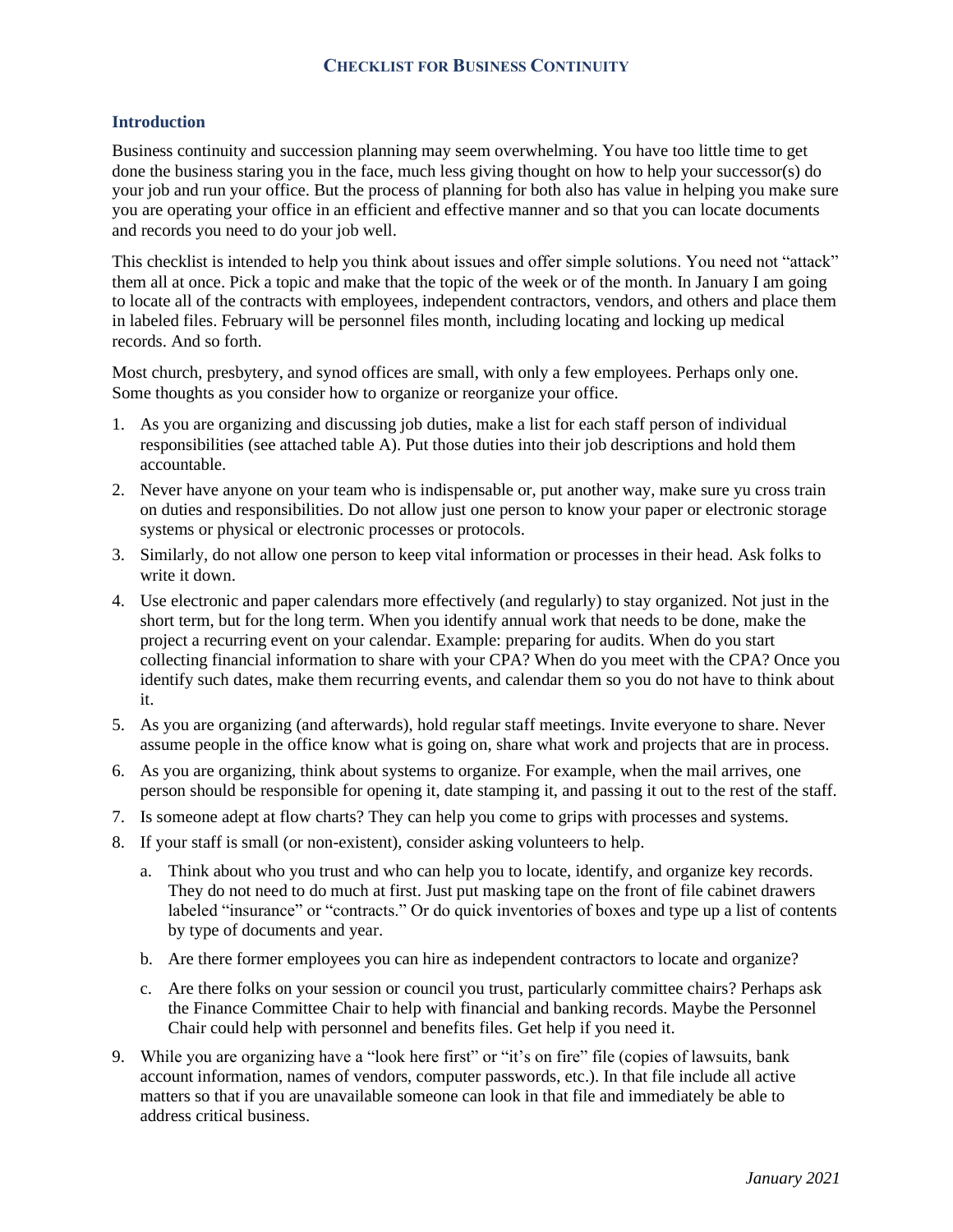#### **Coverage of Work in Small Offices**

If your office has a small staff, consider forming partnerships with other local PCUSA councils so that if employees take medical or other leaves, the partner organization can provide support. Offer a reciprocal arrangement.

#### **General/How to Find Records**

If you are looking for missing records or are new to your position and struggling to get your arms around cabinets and boxes of files, consider simple ways to track down and get control of documents.

- 1. Contact all former employees, office staff, Stated Clerks, volunteers, and anyone who might have records or know where records are located.
	- a. Sometimes folks take papers home and never return them. Ask if anyone has records to return and if they could please organize and label them.
	- b. Sometimes folks have duplicate papers (ex. minutes) stored at home.
	- c. Ask folks how records were stored in the past (paper, electronic) and where.
	- d. Ask of there is or was a room where records are/were stored and who has a key.
	- e. Get access to all cabinets, boxes, electronic records, and protect them until you or others have time to review them.
- 2. When someone leaves a council, committee, position, have an exit interview. Ask them if they have any records at home, paper or electronic, that might be needed. Make sure they check and transfer them back to you.
- 3. The Department of History has a staff which is very experienced in records-keeping. If you are looking for advice on processes and systems, contact the DOH for help.
- 4. In addition, if you are concerned about the safety and security of records or do not have adequate storage systems or space or fireproof cabinets, consider sending your records to the Department of History. They can store them and limit access to specific people form your council (ex. Clerk of Session or Stated Clerk).

#### **Transition/Process Issues Within the PCUSA**

Remember that when there is a transition at the synod or presbytery level, the new leadership has paperwork to do. The presbytery or synod Stated Clerk fills out a Mid Council Change Form, located inside the Portal. That lets the Office of the General Assembly know who to contact and interact with going forward.

#### **Categories of Records**

Below are various categories of records and papers that all or many councils should accumulate over time. The list provides suggestions on what to accumulate and how to store and protect key records.

- 1. Bank Accounts
	- Identify all banks where your council's accounts are held.
	- Identify all types of accounts held at the bank(s) (checking, savings, etc.).
	- Create a binder or file of account information and keep it locked in a safe or secured in a locked location. Types of information to include:
		- o Names and locations of banks
		- o Bank account numbers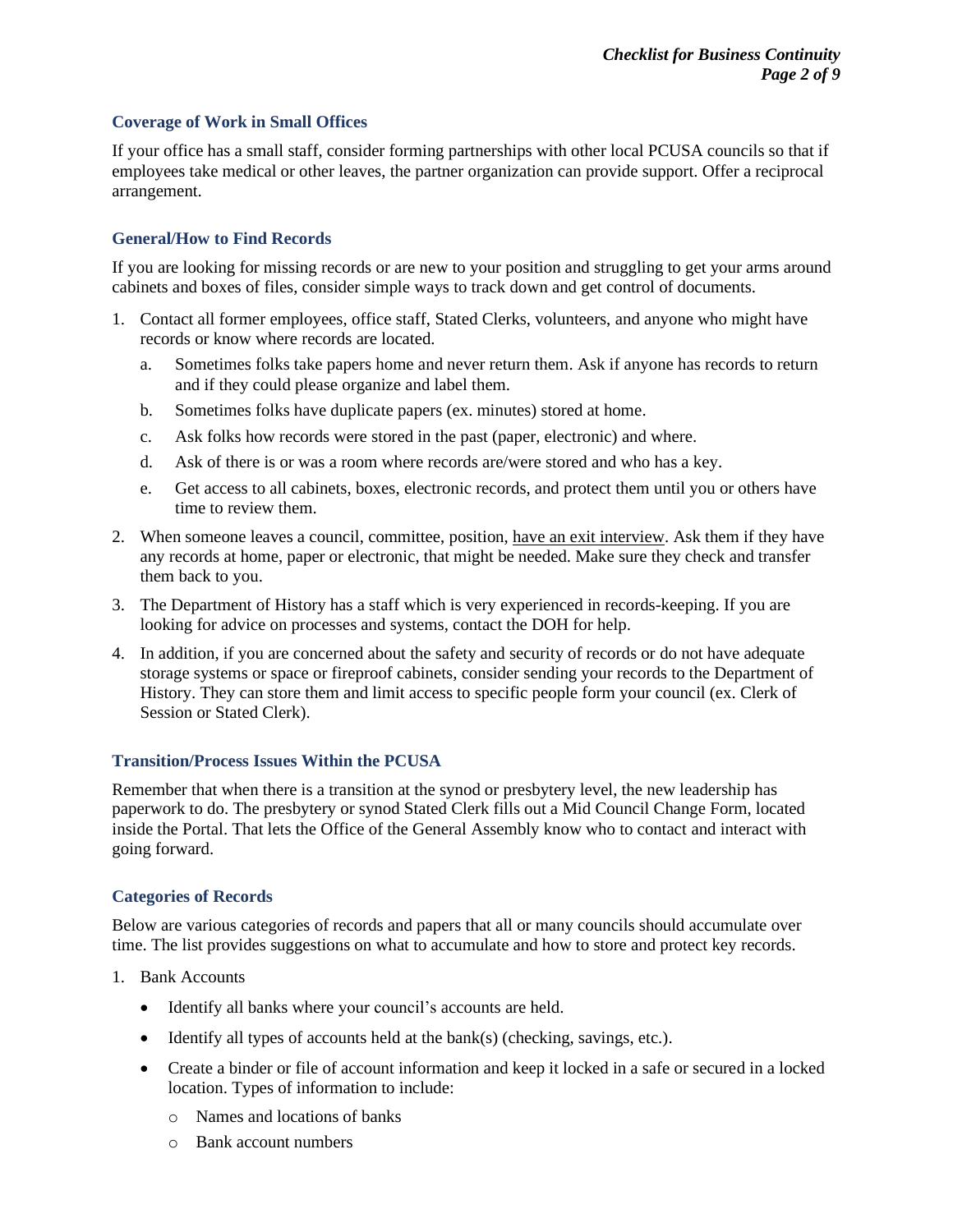- o Type of account (savings, checking)
- o Passwords/log-in information
- o Signatories/those authorized to access each account
- Keep records up to date in a secure location.
- Work with your finance committee to reconcile monthly account statements and to conduct regular audits to track money coming in and going out of all accounts.

NOTE: make sure at the time of a change in leadership or session membership that the people who you want and need to be signatories on accounts go to the bank and take care of changing the identity of those who are entitled to work with the bank and to sign on checks and accounts. Make it a "formal ceremony," make an appointment, maybe go out to lunch.

- 2. Investment Accounts
	- Identify all entities where accounts are held.
	- Create a binder or file of account information and keep it locked in a safe or secured in a locked location. Types of information to include:
		- o Investment entities and locations
		- o Account numbers
		- o Type of account (savings, checking)
		- o Passwords/log-in information
		- o Signatories/those authorized to access accounts

NOTE: make sure at the time of a change in leadership or session membership that the people who you want and need to be signatories on accounts go to the bank and take care of changing the identity of those who are entitled to work with the bank and sign on checks and accounts.

- 3. Gifts
	- Make sure you have a system to track gifts and their restrictions. Ex. you may be provided copies of wills or trusts or letters describing a gift and its limitations. It is important to follow restrictions, such as, the church/presbytery/synod may not spend the principal, but it may spend any interest on the principal.
	- Work with your finance committee to track and store information on all gifts and restrictions. Notify your CPA of restrictions.
	- Have a system to store donative documents, even if it is electronic so you scan them in. You may need the documents in future to confirm purpose of the gift. If the purpose becomes one for which you cannot use the money, you may need to file a *cy pres* action to ask a court to allow you to use the money in other ways.
- 4. Corporate Documents
	- Keep a separate file for your corporate records:
		- o Articles of incorporation
		- o Bylaws
		- o Minutes of meetings
		- o Policies and procedures
		- $\circ$  Records showing authorized signer(s) for corporate documents, contracts, etc.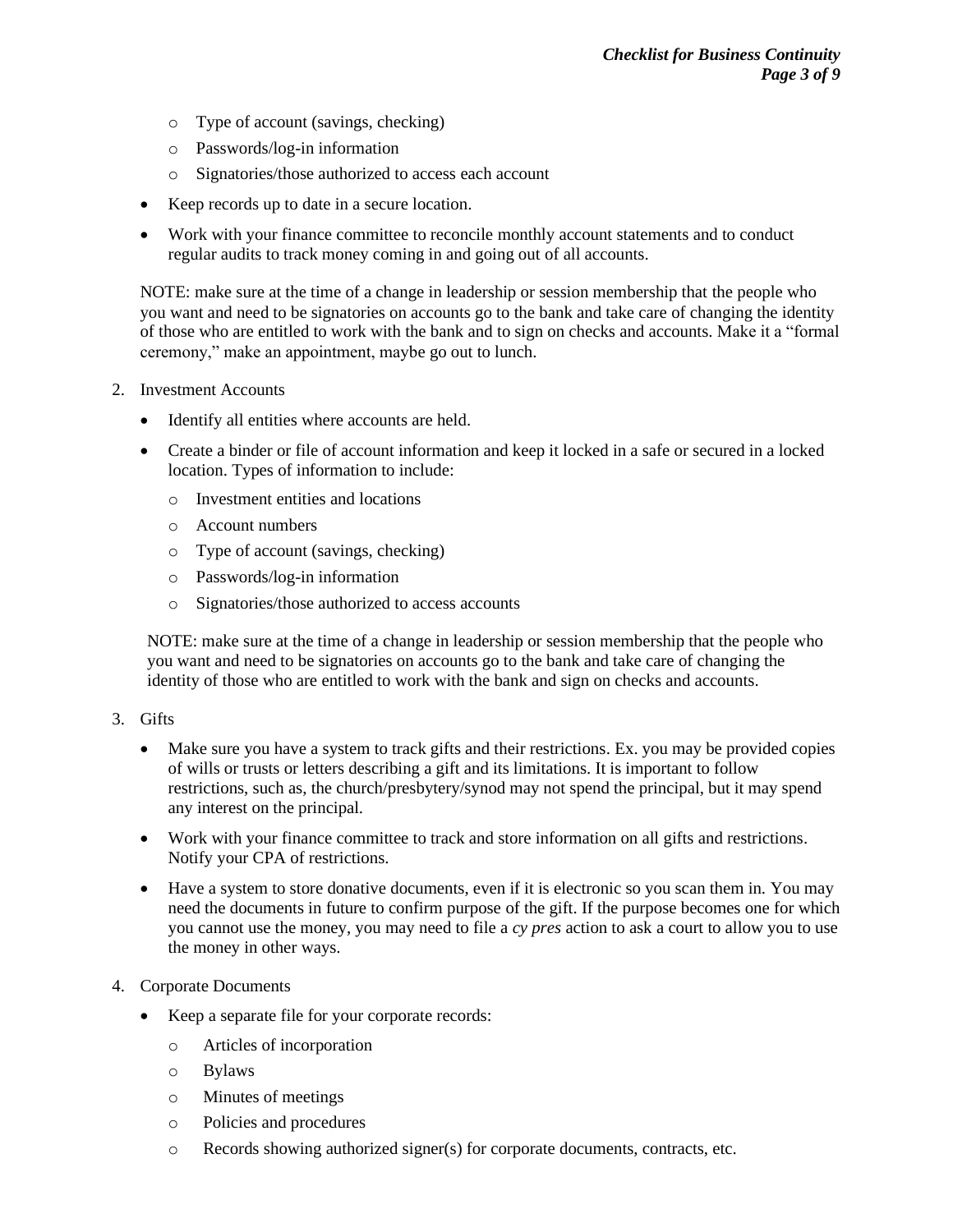- Consider locking such important documents in fireproof cabinets or the bank lockbox.
- Do not forget annual filings for corporate status. Put a reminder on the Clerk's calendar annually to check your corporate status. When paperwork from the state regarding applying to reup your corporation is mailed to your office attend to it promptly.
- You need to have a corporation and corporate status to hold bank accounts, title to property, to transfer/sell property, and so forth.
- Make sure your corporate name matches what is on file with the state, your bank, and the IRS. Also, if you have loans or are seeking loans, make sure you use the correct corporate name.

#### 5. Releases

- Do you have folks sign releases for events and trips (ex. hayride, mission trips).
- If so, the releases should be maintained in a cabinet for at least 5 or more years.
- If a lawsuit is filed, you may need the release to defend your corporation/church/council.
- Keep releases for minors even longer since they can typically sue after they reach the age of majority plus one year.

#### 6. Contracts

- Maintain files on all existing and active contracts, including:
	- o Employee contracts
	- o Third party independent contractors (ex. snow removal)
	- o Vendor contracts
	- o Equipment contracts
- If possible, scan in contracts in case one is lost.
- Keep a table of all contracts, including date it started and renewal dates.
- Remember to calendar all renewal dates on the calendars of several office employees PLUS the date you must renew. For example, some contracts say that you must give notice of renewal 30 or 60 days before expiration OR they say if you do not give notice of non-renewal the contract will automatically be renewed. It should be one person's primary responsibility to review and renew (or give notice of non-renewal) contracts.
- 7. Invoices/Accounts Payable
	- Create a system to receive and process invoices. Include approvals of charges by appropriate leaders or officers (ex. real estate paperwork must be reviewed and signed off by the Chair of Property Committee; finance paperwork must be reviewed and signed off by the Chair of Finance Committee. When they leave office move the authority to their successors).
	- Document the payment and rectification process.
	- Create on your computer a place where you can scan in invoices and show they were paid.
	- Key invoices to focus on during business continuity:
		- o Utilities
		- o Internet/Wi-fi
		- o Taxes
		- o Rent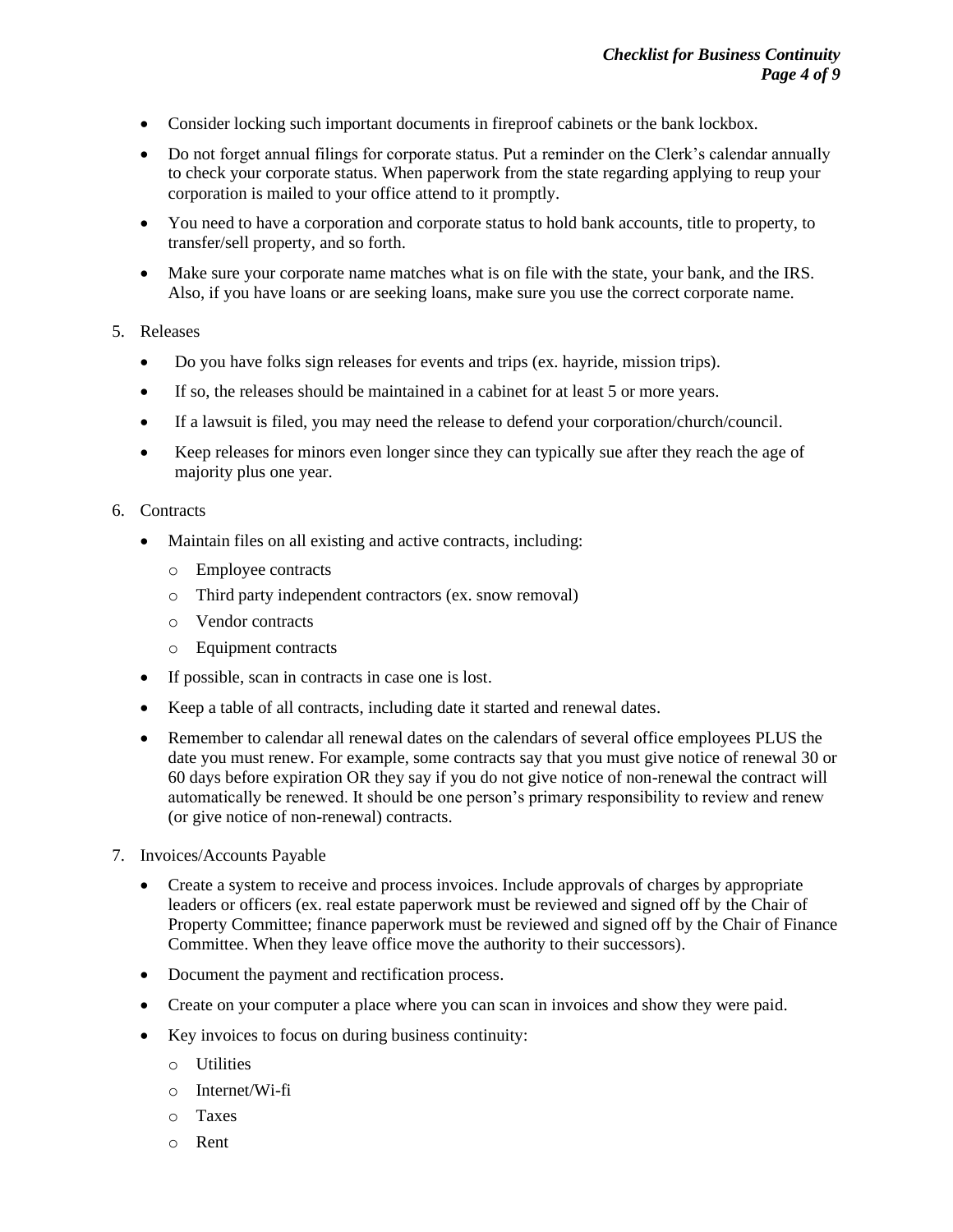- o Supplies
- o Any payments to local, state or federal governments
- o Loan repayments
- $\circ$  Independent and third-party contractors (ex. snow removal, mowing/landscaping)
- 8. Audits/Tax Records
	- Keep your tax records for at least five (5) years stored in secure files.
	- If you have trouble finding tax records, identify your CPA and ask the CPA for your past records.
	- Keep audit records as well, wherever you store your tax records.
	- It is of value to review your audits, especially if you are new to your role. Audits will highlight deficiencies in controls and processes that need to be addressed.
- 9. Personnel Files
	- Maintain files on all employees. Keep personnel files at least 5-7 years after an employees leaves or retires.
	- Individual files for each employee should include:
		- o Applications and background check information
		- o Terms of call
		- o Benefits information
		- o Requests for leaves of absence
		- o Performance reviews
		- o Disciplinary records
		- o Medical information (separate locked file)
- 10. Real Estate Files
	- Keep deeds and mortgages in files. Keep any and all records related to the real estate owned by the council (including liens, easements).
	- Keep all loan documents in files and locked. Make sure when a loan is paid off you file something with the clerk's office and lender to be able to clear the loan off your books
	- If you have work done on your property and buildings, keep the records and any warranties related to the work.
	- Do not forget unusual items related to real estate such as contracts for communications companies to put a cell phone tower in the steeple or elsewhere on the property. They tend to be for decades, not years.
	- Presbyteries should keep track of churches within their jurisdiction that discontinue worship and operation and collect all real estate records related to that congregation.
	- Consider locking such important documents in fireproof cabinets or the bank lockbox.

11. Insurance Policies

• NEVER get rid of any insurance policies. Suit can be filed years after events have occurred. Particularly in sexual misconduct cases. Segregate them by type of insurance (ex. general liability, cyberliability)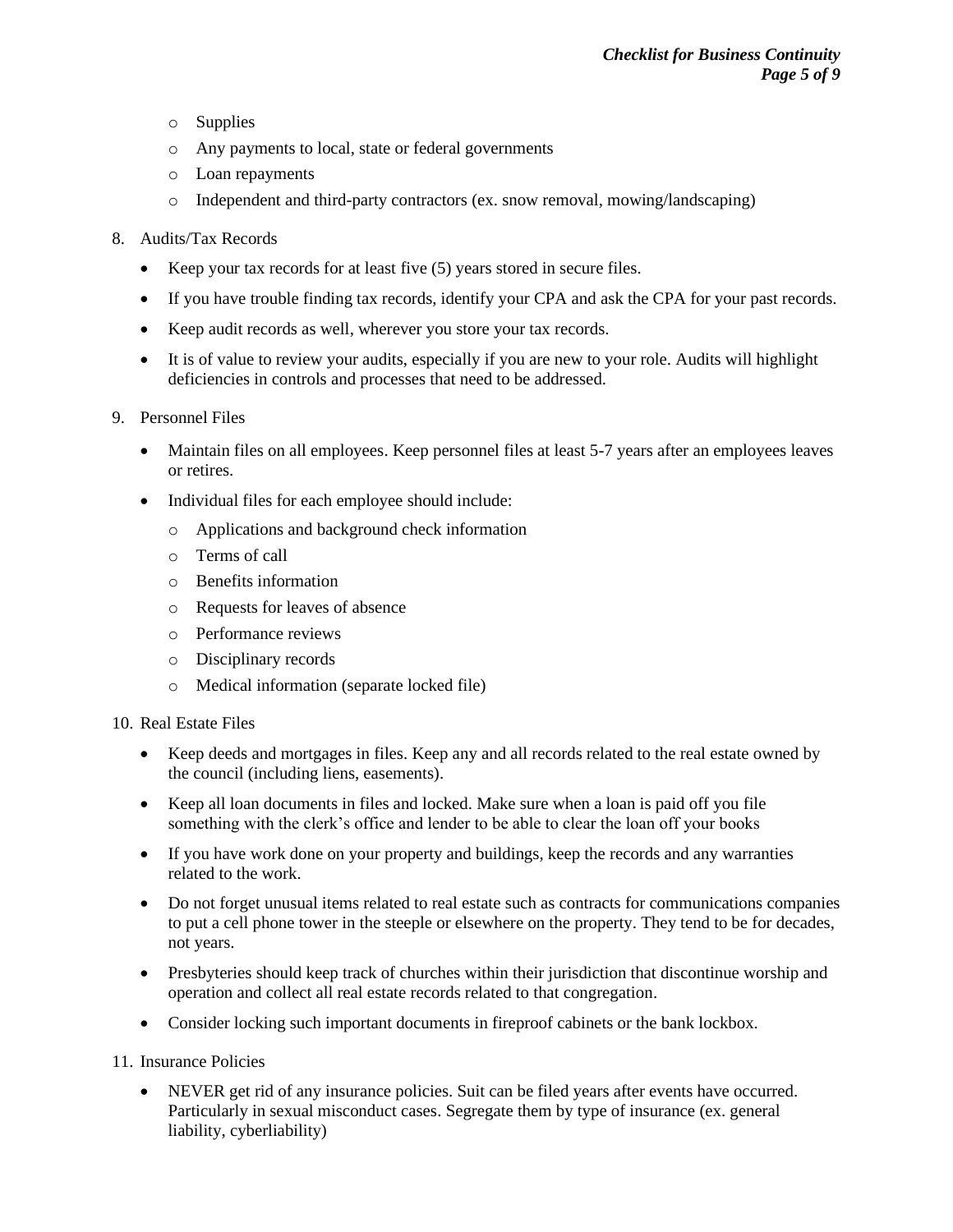- Locate all insurance policies, put them in files by year, and lock them up, preferably in fireproof cabinets or the bank lockbox.
- 12. Lawsuits
	- What happens when you receive a summons and/or complaint in a lawsuit?
	- Who is responsible to determine what steps to take?
		- o Have an office date stamp to stamp complaints as soon as they are received.
		- $\circ$  Notify your insurer(s) to determine if you have insurance coverage for claims. If the claim is prior to your existing policies locate old policies and identify and contact the insurer.
		- o Determine how quickly you must file and answer to the complaint, put it in your calendar. If you miss the deadline to respond it will result in a default judgment against your council's corporation.
		- o How do you identify an attorney to represent you?
			- Does your council have an attorney?
			- Is there an attorney on your council who can help retain an attorney?
			- If your insurance company will give coverage, it will identify an attorney
		- o Have someone assigned to follow the case and work with the attorney.
		- o If possible, have someone as backup to the main person, who gets copied on updates from attorneys and can step in if needed.
- 13. Reports of Misconduct/PJC Records
	- If you receive/received reports of misconduct by anyone (members, elders, ministers, volunteers, employees) they should be maintained in confidential, locked files. This includes investigations and PJC paperwork.
	- For employees the reports should be kept in personnel files. Including investigation records and disciplinary records.
	- Reports of misconduct should be promptly addressed and appropriately resolved.
	- All records should be maintained in case: (1) "it" happens again so you can see there is a pattern; and (2) in case there is a claim brought under the *Book of Order* or in a civil court.

#### 13. Minutes

- Maintain multiple copies of minutes:
	- o An official set signed by the Clerk and other appropriate leaders
	- o An unofficial set kept in a separate location
	- o An electronic set (scan in old minutes) stored so in the event of fire or flood you have a set to access if all other minutes are destroyed
	- o Consider having the Department of History digitize your minutes. Ask for a searchable pdf.
- It is also of value to have a set of minutes online so folks can access them.
- 14. Next Session/Council Meeting
	- If you are new, determine when the next session or council meeting is to be, people may have it on their calendars.
	- Determine whether to keep the date or move it.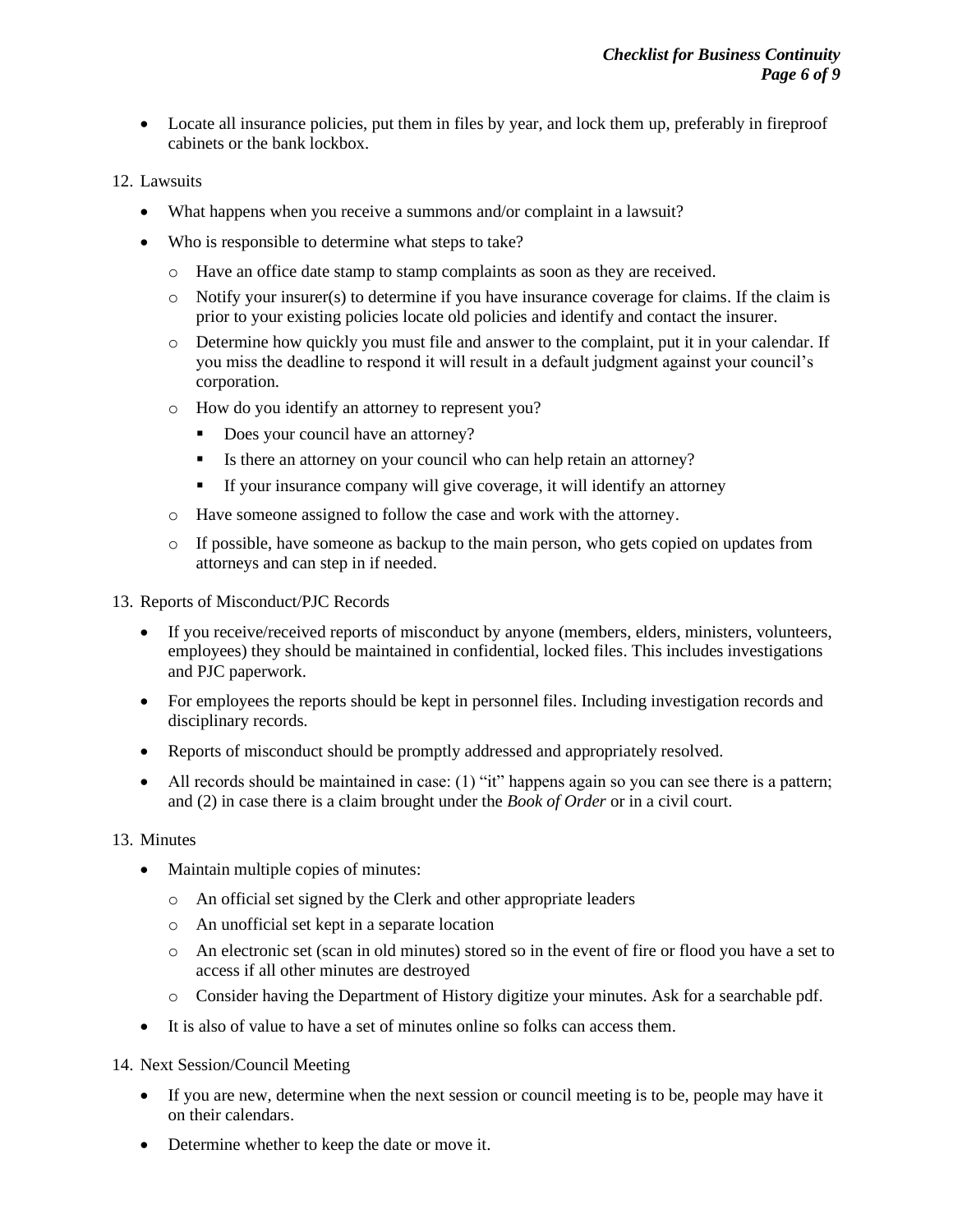- Check on all committees and their planning.
	- o Identify all committees, chairs, contact information
	- o What work is being done by committees, what needs to continue
- Gather the chairs and have a "cabinet" meeting.

### 15. Training

- Identify what sort of training has been done in recent history and by whom?
	- o Boundary training
	- o Equity and cultural proficiency/humility
- Locate all files and information on training and who has been trained.
- Make sure training is scheduled and continues.

#### 16. Columbaria

- Maintain files on your columbaria.
- Know the identities of anyone whose remains are stored in your columbaria.
- Keep all agreements and records on dates of installation, gifts for maintenance.

### **Other Business Continuity Issues**

- 1. Website/Social Media Platforms
	- Have at least two employees eligible as administrators. If one is unavailable or leaves your organization the other can address issues.
	- Never allow just one person to control your website or social media platforms. Make sure that those who have control understand it is a business platform and should not include personal statements or beliefs of employees.
	- If you have an outside company that manages the website, introduce them to the administrators. When you have a change in staff make sure the outside company is informed.

NOTE: make sure at the time of a change in leadership or session membership that the people who you want and need to be administrators work with your website folks (internal or external) to change the identity of the administrators.

- 2. Computer System/Backup
	- Where is your backup system for your computer, onsite or offsite?
	- How often is your system backed up? Daily is preferable. In that way if your system is hacked or goes down you can regain your data for all but the last 24 hours.
	- Do you have a server onsite? If so, is it secure and at least in a locked room?
	- Who/what entity maintains your backup systems?
	- Are your records in the cloud stored with a reliable company?
	- Know who is the third party storage company and let the company representatives know who is authorized to work with them.
	- Let them know who is authorized to request access to the system (ex. for investigations).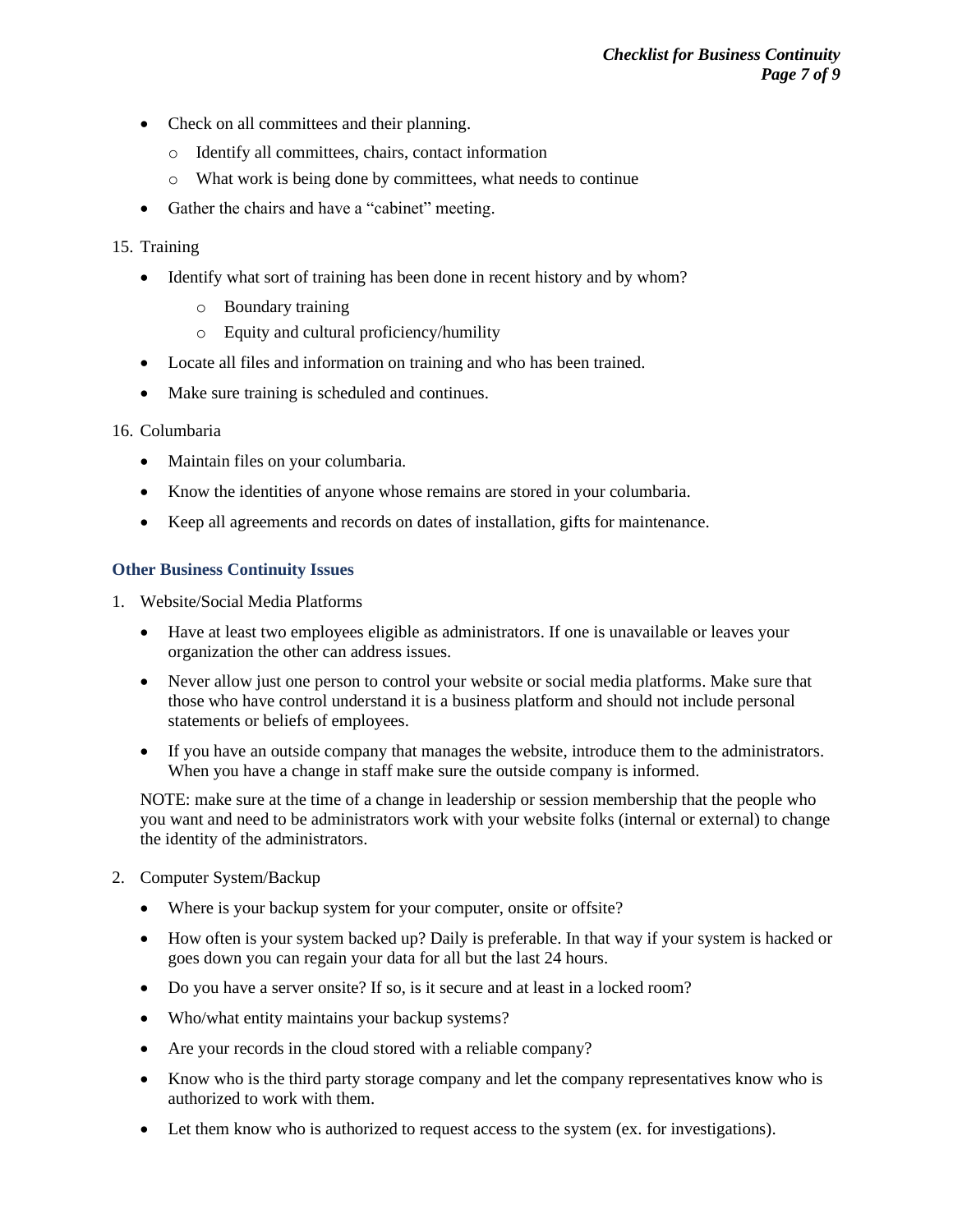- When new leadership takes over make sure this relationship is transferred.
- 3. Corporate Credit Cards
	- If anyone is authorized to use a corporate credit card, keep a file to identify who they are, which company issued the card, account numbers, and other details.
	- The process of handling credit cards should include a requirement that users provide back-up paperwork to justify/support any charges.
	- When new leadership takes over make sure this credit card authority is transferred.

## 4. Equipment

- Keep records of purchases of equipment and how it is deployed, including all warranty information. Who has phones, who has laptops?
- Keep records of maintenance of equipment and any warranties.
- For computer equipment, determine the passwords of all employees. In case one employee quits or is fired or is incapacitated, you will need the password to access their computer equipment.
- 5. Keys/Key Cards
	- Maintain a record of who has keys or key card access to your building(s).
	- When new leadership takes over make sure the former leader surrenders the key/key card to the new leader.
	- Consider having a "lockbox" with a number code that holds all important keys for the organization and allow several trusted people to have the number code (ex. lost keys, former employee walks off with key).